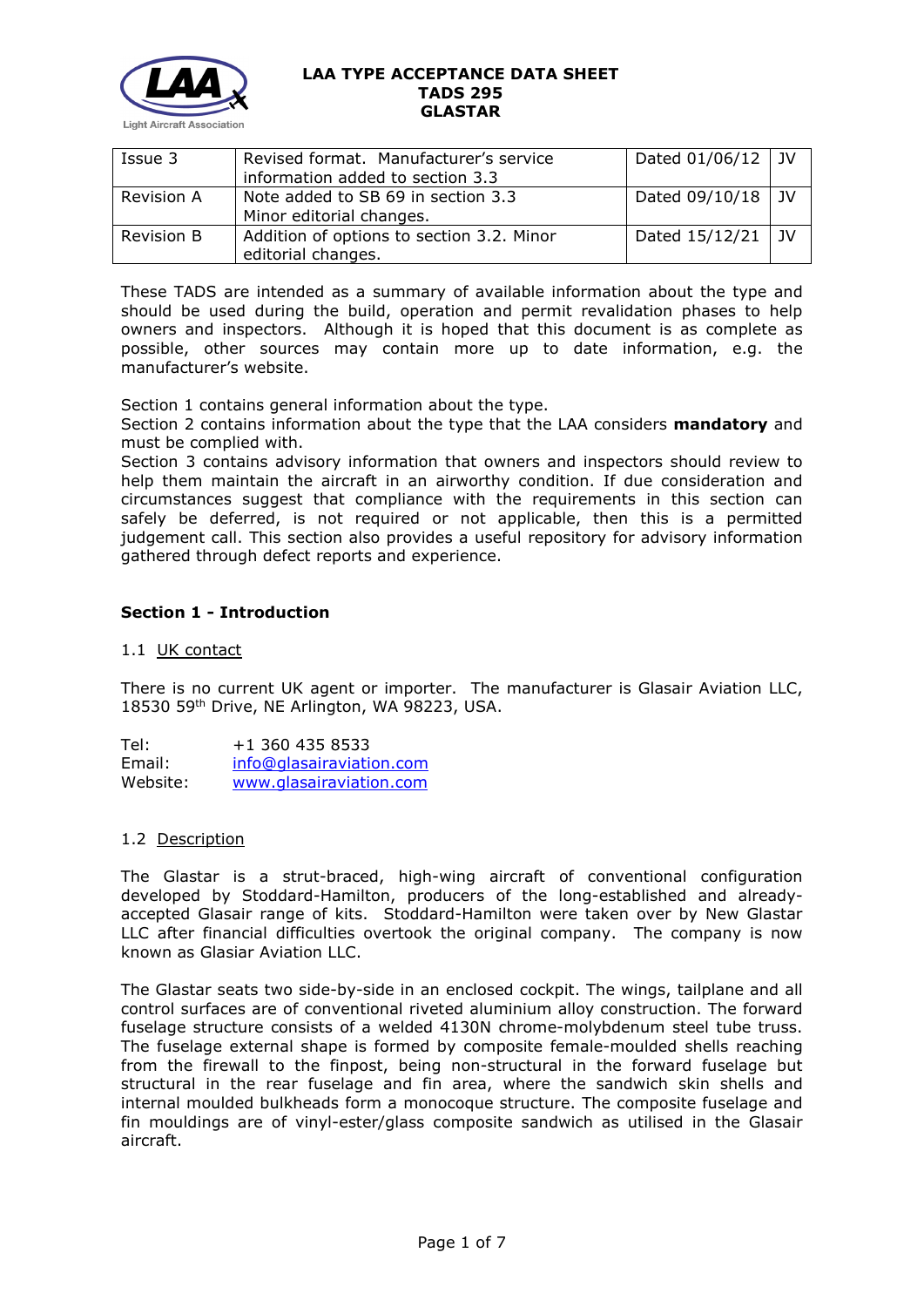

The wings are braced by a single extruded aluminium strut either side, and are hinged about their rear spar root fittings to allow wing folding for compact storage.

The wings contain integral fuel tanks. Fowler flaps are fitted, operated manually by a cable and pulley system actuated by a lever in the cockpit. The Friese-type ailerons are likewise operated by a conventional control system of stranded cables.

The wings are fitted with unusual delta-shaped vortex generators on the upper surface of the leading edges which are intended to improve the stall characteristics.

The fuselage truss includes two pairs of sockets to allow the cantilever tapered steel rod-type undercarriage legs to be fitted either forward of the cg, in conjunction with a steerable tailwheel, or aft of the cg, in conjunction with a castoring nosewheel. The aircraft is designed for rapid and simple conversion from nosewheel to tailwheel configuration and vice-versa.

G-LSTR and G-LEZZ were the first pair of examples to be completed and flown in the UK, G-LSTR having the tailwheel type undercarriage and G-LEZZ having the alternative nosewheel type undercarriage, and were fitted with Lycoming O-320 series engines. G-CBCL has also been completed with a Lycoming O-360 series engine and tailwheel type undercarriage.

Note that the only propeller(s) approved for an individual aircraft are those listed on the individual aircraft's Operating Limitations document or in the PTL/1 (Propeller Type List) for the type.

The Glastar is a 'group A' type.

### **Section 2 – Mandatory information for owners, operators and inspectors**

At all times, responsibility for the maintenance and airworthiness of an aircraft rests with the owner. Condition No 3 of a Permit to Fly requires that: *"the aircraft shall be maintained in an airworthy condition".* 

### 2.1 Fast Build Kit 51% Compliance

The fast build kit has not been cleared by the LAA as compliant with the 51% rule at this time. The slow build kit is accepted as 51% compliant.

### 2.2 Build Manual

Glasair provides a comprehensive build manual in several separate binders.

### 2.3 Build Inspections

Build inspection schedule 31 (Glastar). Inspector approval codes A-A or A-M or K. Inspector signing off final inspection also requires 'first flight' endorsement.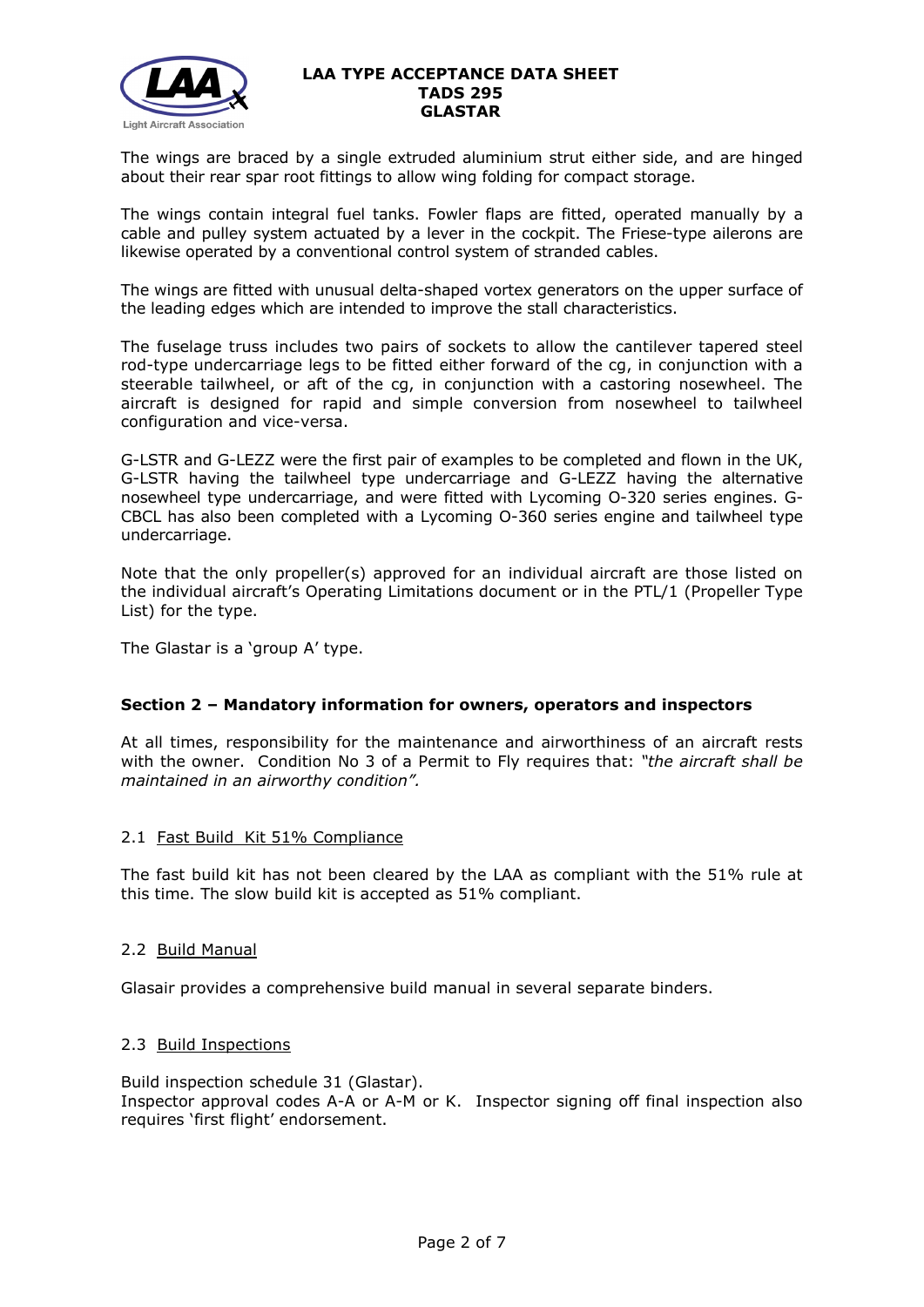

## 2.4 Flight Manual

Glasair provides a comprehensive Pilot's Manual.

## 2.5 Mandatory Permit Directives

None applicable specifically to this aircraft type, but check the LAA website for MPDs that are non-type specific  $(TL2.22)$ .

## 2.6 LAA Required Modifications (including LAA issued AILs, SBs, etc)

LAA do not require any modifications other than those classified as mandatory service bulletins by Glasair, including addition of fuel header tanks (SB 43 Rev B).

### 2.7 Additional engine operating limitations to be placarded or shown by instrument markings

Notes:

- Refer to the engine manufacturer's latest documentation for the definitive parameter values and recommended instruments.
- Where an instrument is not fitted, the limit need not be displayed.

### 2.8 Control surface deflections

| Ailerons     | Up: 22.5° ±1°          |
|--------------|------------------------|
|              | Down: 17.5° ±1°        |
| Elevators    | Up: $23 \pm 1^{\circ}$ |
|              | Down: 20° ±1°          |
| Elevator tab | Up: TBD                |
|              | Down: TBD              |
| Rudder       | Left: 25° ±1°          |
|              | Right: 25° ±1°         |
| lap          | Down: 0° - 40°         |

### 2.9 Operating Limitations and Placards

(Note that the wording on an individual aircraft's Operating Limitations document takes precedence, if different.)

- 1. Maximum number of occupants authorised to be carried: Two
- 2. The aircraft must be operated in compliance with the following operating limitations, which shall be displayed in the cockpit by means of placards or instrument markings:
	- 2.1 Aerobatic Limitations Aerobatic manoeuvres are prohibited. Intentional spinning is prohibited.
	- 2.2 Loading Limitations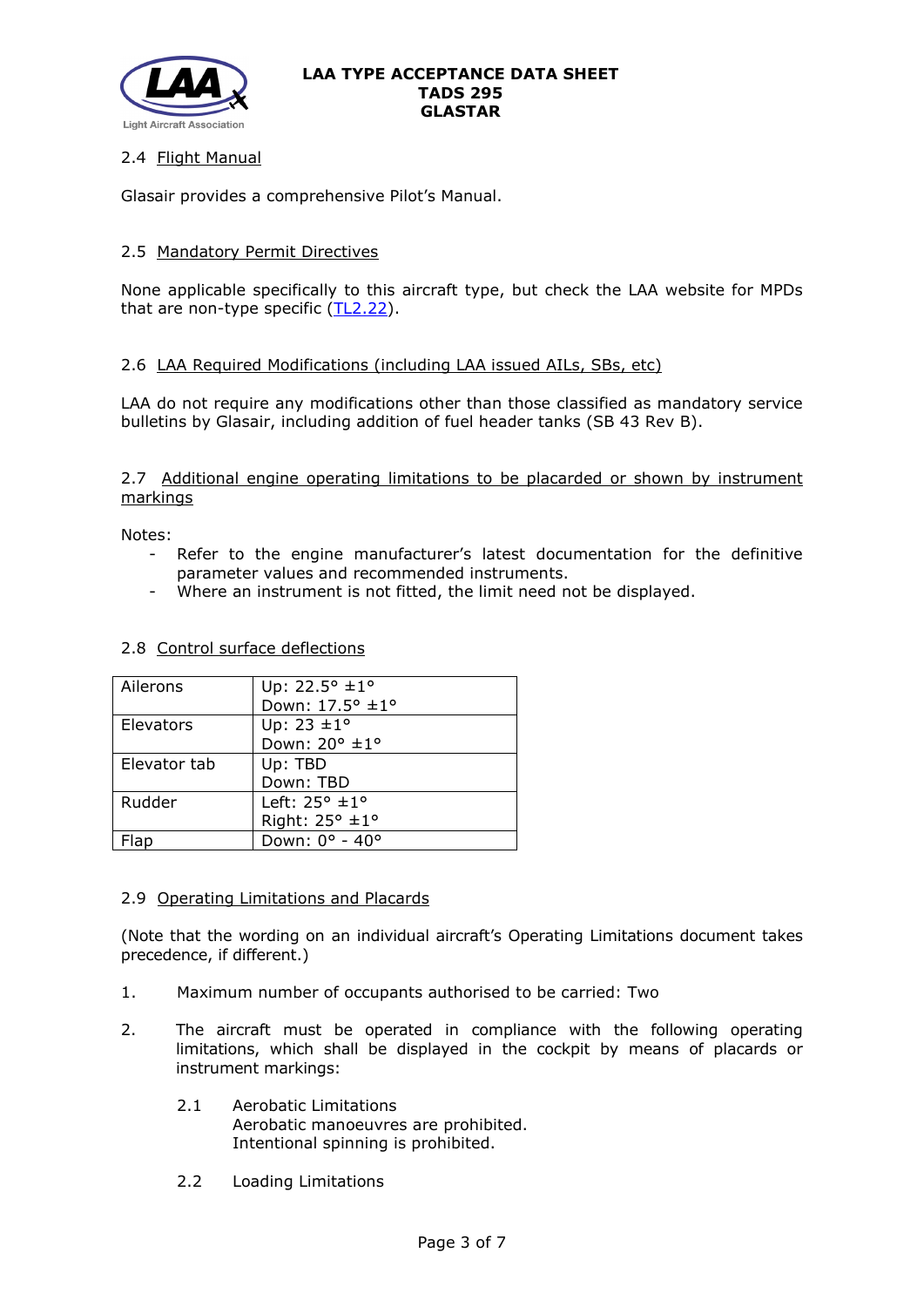

Maximum Total Weight Authorised: 1960 lbs CG Range: 95.5" to 103.4" aft of datum Datum Point is: 58" forward of the cowling joggle

- 2.3 Engine Limitations Maximum Engine RPM: (depends on engine fitted)
- 2.4 Airspeed Limitations Maximum Indicated Airspeed ( $V_{NE}$ ): 160 kts Max Indicated Airspeed Flaps Extended: 75 kts
- 2.5 Other Limitations The aircraft shall be flown by day and under Visual Flight Rules only. Smoking in the aircraft is prohibited.

## Additional Placards:

"Occupant Warning - This Aircraft has not been Certificated to an International Requirement"

A fireproof identification plate must be fitted to fuselage, engraved or stamped with aircraft's registration letters.

## 2.10 Maximum permitted empty weight

Not applicable.

# **Section 3 – Advice to owners, operators and inspectors**

### 3.1 Maintenance Manual

Glasair provides a comprehensive Operator's Manual.

### 3.2 Manufacturer's/Standard Options

- Nosewheel or tricycle undercarriage (note that if retrospectively converting from one configuration to another a mod application is required)
- Servo operated aileron trim tab p/n 921-06200-01
- Airframes Alaska Glasair Glastar T3 tailwheel suspension unit
- Auxiliary fuel tanks p/n 933-01000-003

### 3.3 Manufacturer's Information (including Service Bulletins, Service Letters, etc)

In the absence of any over-riding LAA classification, inspections and modifications published by the manufacturer should be satisfied according to the recommendation of the manufacturer. It is the owner's responsibility to be aware of and supply such information to their Inspector.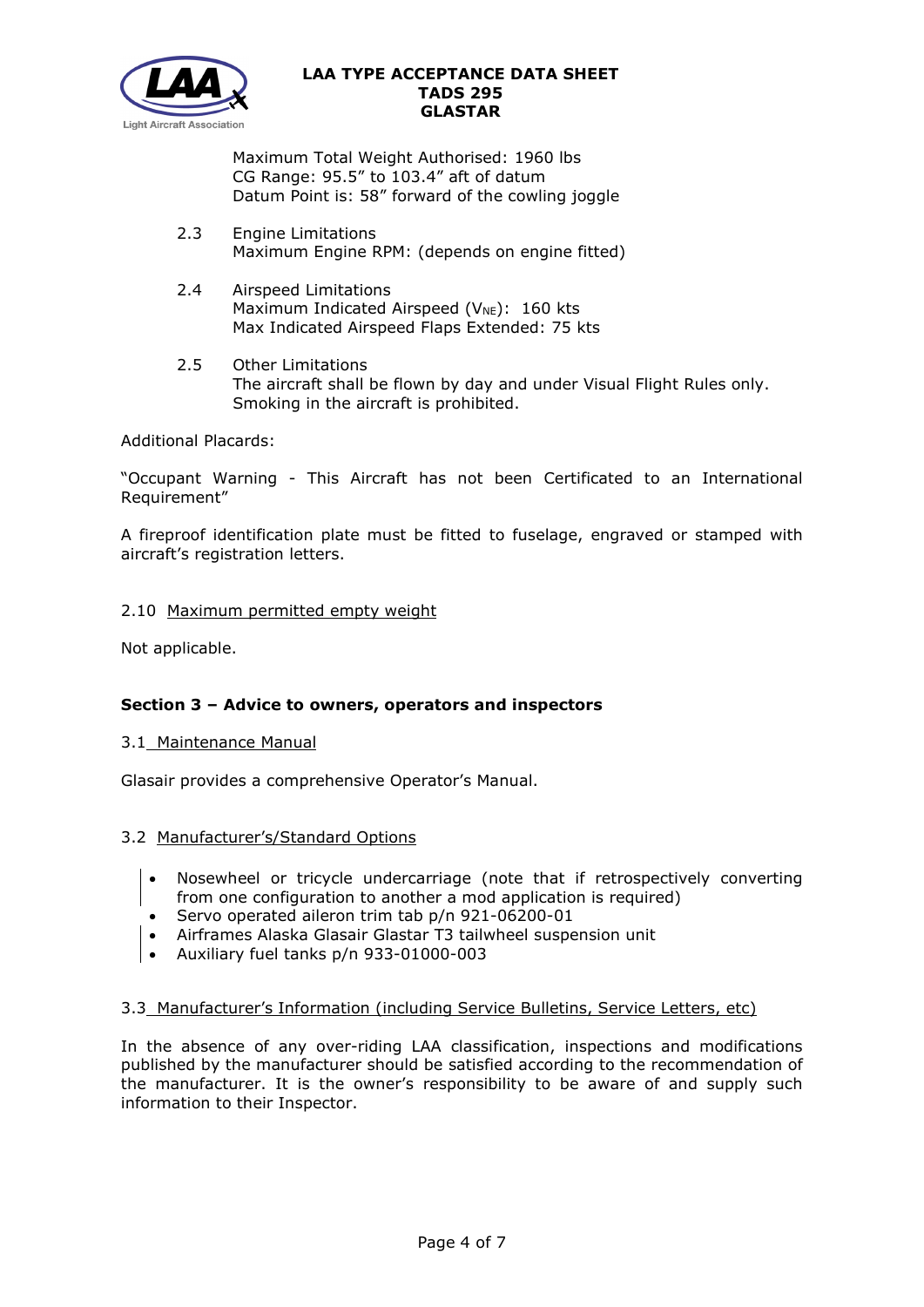

| Ref                          | Date               | Description                                                                   | Factory<br>compliance      | Applicability                                                                  |
|------------------------------|--------------------|-------------------------------------------------------------------------------|----------------------------|--------------------------------------------------------------------------------|
|                              |                    |                                                                               | status                     |                                                                                |
| <b>SB1</b>                   | 25/5/95            | Trim tab hinge                                                                | Recommended                | Kits 5002-5050                                                                 |
| SB <sub>2</sub>              | 28/6/95            | Rudder assembly                                                               | Recommended                | Kits 5002-5102                                                                 |
| SB <sub>3</sub>              | 25/8/95            | Wing attach holes in aft spars                                                | Mandatory                  | Particular serial numbers                                                      |
|                              |                    |                                                                               |                            | with wing kits shipped<br>28/7/95 to 11/8/95                                   |
| <b>SB4</b>                   | 31/10/95           | Flap-track reinforcement                                                      | Mandatory                  | Kits prior to Assembly<br>Manual Rev B                                         |
| <b>SB 5</b>                  | 2/11/95            | AN470A407 soft rivets                                                         | Mandatory                  | Particular serial numbers<br>of tail and wing kits<br>shipped prior to 1/10/95 |
| <b>SB6</b>                   | 3/11/95            | Main fuel tanks                                                               | Mandatory                  | Kits 5022, 5026, 5051,<br>5120, 5121 & 5130                                    |
| <b>SB 7</b>                  | 15/1/96            | Elevator/aileron control yoke<br>and control stick pivot<br>brackets          | Mandatory                  | Particular kit serial<br>numbers in the range<br>5002 to 5154                  |
| <b>SB 8</b>                  | 29/7/96            | Wing main root ribs                                                           | Recommended                | Kits up to and including<br>5235                                               |
| <u>SB 9</u>                  | 29/7/96            | Rod-end bearings                                                              | Mandatory                  | Kits up to and including<br>5275                                               |
| <b>SB 10</b>                 | 29/7/96            | Incorrect elevator hinge<br>material                                          | Mandatory                  | Kits up to and including<br>5235                                               |
| <b>SB11</b>                  | 29/7/96            | Tubing flairing tool                                                          | Mandatory                  | Tubing flairing tool<br>purchased before 20/5/96                               |
| <b>SB 12</b>                 | 29/7/96            | Possible incorrect clevises for<br>the brake master cylinders                 | Mandatory                  | Kits up to and including<br>5266                                               |
| <b>SB 13</b>                 | 15/8/96            | Nose gear fork weldment                                                       | Mandatory                  | Tricycle gear kits up to and<br>including 5277                                 |
| SB 14<br>rev B               | 3/3/97             | Aft fuselage reinforcement<br>and horizontal stabilizer angle<br>of incidence | Mandatory                  | Kits prior to Assembly<br>Manual Rev C                                         |
| <u>SB 15</u>                 | 14/10/96           | Rudder trailing edge                                                          | Mandatory                  | Kits 5002-5316                                                                 |
| <b>SB 16</b>                 | 23/10/96           | Trim tab counterweight arm                                                    | Recommended                | Kits 5002-5249                                                                 |
| <b>SB 17</b>                 | 21/11/96           | Mislabeled cobalt napthenate                                                  | Recommended                | Kits shipped between                                                           |
|                              |                    | promoter and DMA accelerator                                                  |                            | 21/10/96 & 18/11/96                                                            |
| <b>SB 18</b>                 | 13/1/97            | $6.00/8.00 \times 6$ brake mounting<br>flange assembly                        | Mandatory                  | $6.00/8.00 \times 6$ landing gear<br>kits shipped prior to<br>16/12/06         |
| <u>SB 19</u>                 | 13/1/97            | Elevator and trim tab hinge<br>edge margin                                    | Mandatory                  | Kits prior to Assembly<br>Manual Rev C                                         |
| SB 20<br>rev A               | 29/1/97            | Flap handle weldment                                                          | Mandatory                  | Fuselage kits shipped prior<br>to 29/1/97                                      |
| <b>SB 21</b>                 | 3/3/97             | Lycoming cowling cooling<br>inlets                                            | Recommended                | Lycoming cowlings shipped<br>prior to 26/7/96                                  |
| <b>SB 22</b>                 | 31/3/97            | AN470A3-4.5 soft rivets                                                       | Mandatory                  | Tail kits shipped between<br>1/1/97 & 1/3/97                                   |
| <b>SB 23</b>                 | 31/3/97            | Door latch modification                                                       | Recommended                | Kits prior to Assembly<br>Manual Rev C                                         |
| <b>SB 24</b>                 | 31/3/97            | Engine mount spacers                                                          | Mandatory                  | Engine mounts shipped<br>prior to 31/3/97                                      |
| <b>SB 25</b>                 | 30/6/97            | Variations in wing angle of<br>incidence                                      | Mandatory                  | Fuselage cage serial<br>numbers 001-303                                        |
| <u>SB 26</u>                 | 15/10/97           | Upper tailwheel spring                                                        | Mandatory                  | Taildragger landing gear<br>kits shipped prior to<br>1/5/97                    |
| <b>SB 27</b>                 | 1/10/97            | Tailwheel steering springs                                                    | Mandatory                  | Taildragger landing gear<br>kits shipped prior to<br>1/5/97                    |
| <b>SB 28</b>                 | 30/6/97            | Lycoming O-320 carburetor<br>inlet gasket                                     | Mandatory                  | Lycoming induction system<br>kits shipped prior to<br>26/6/97                  |
| SB 29<br>rev A               | 25/8/97            | AN509-10R10 flugh-head<br>machine screws                                      | Mandatory                  | Fuselage kits shipped prior<br>to 28/3/97                                      |
| <b>SB 30</b><br><b>SB 31</b> | 25/8/97<br>25/8/97 | Right horizontal stabilizer skin<br>Flap handle ratchet plate                 | Recommended<br>Recommended | Kits 5411-5474<br>All kits with -01 ratchet<br>plates                          |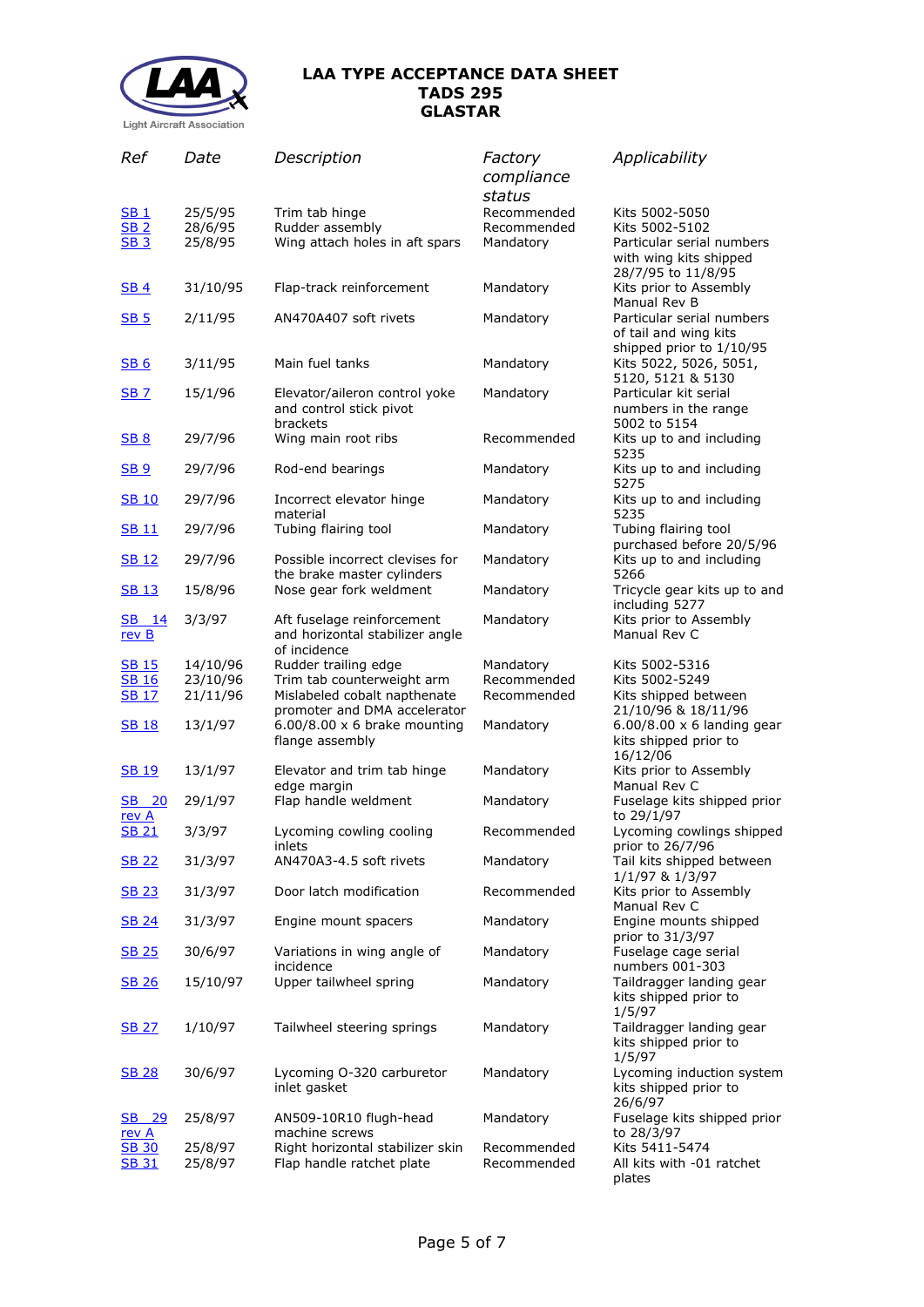

25/8/97 O-320 & O-360 exhaust

[SB](http://www.lightaircraftassociation.co.uk/engineering/TADs/295/gssb32.pdf) 

#### **LAA TYPE ACCEPTANCE DATA SHEET TADS 295 GLASTAR**

Mandatory Exhaust systems shipped

| <u>32/32A</u>                       |          | system cracking                                                                        |             | prior to 31/7/97 on                                                                            |
|-------------------------------------|----------|----------------------------------------------------------------------------------------|-------------|------------------------------------------------------------------------------------------------|
| <b>SB 33</b>                        | 24/9/97  | O-320 & O-360 exhaust<br>system inspection                                             | Mandatory   | Dynafocal mount engines<br>Exhaust systems shipped<br>after 24/9/97 on Dynafocal               |
| <b>SB 34</b>                        | 2/10/97  | requirements<br>Upper right elevator skin                                              | Recommended | mount engines<br>Tail kits shipped between<br>11/7/97 & 30/9/97                                |
| <b>SB 35</b>                        | 2/10/97  | Left and right upper inboard<br>wing skins                                             | Recommended | Wing kits shipped between<br>15/3/97 & 26/9/97                                                 |
| $\underline{\mathsf{SB}}$<br>36/36A | 20/10/97 | Auxiliary fuel tank sump<br>drains                                                     | Mandatory   | Auxiliary tanks shipped<br>prior to Rev A of the tank<br>installation instructions             |
| <b>SB 37</b>                        | 1/12/97  | Aileron cable interference                                                             | Mandatory   | Kits prior to Assembly<br>Manual Rev D                                                         |
| <b>SB 38</b>                        | 26/2/98  | AN470A4-9 soft rivets                                                                  | Mandatory   | Specific kits in the range<br>5402-5610                                                        |
| <b>SB 39</b>                        | 8/12/98  | Counterweight attachment to<br>elevator counterweight ribs                             | Mandatory   | Fuselage kits shipped prior<br>to 8/12/98                                                      |
| <b>SB 40</b>                        | 8/12/98  | Elimination of trim tab<br>counterweight with electric<br>trim system                  | Recommended | Kits prior to Assembly<br>Manual Rev D with electric<br>trim                                   |
| SB 41                               | 8/12/98  | Nicopress sleeves                                                                      | Recommended | Fuselage kits shipped prior<br>to 24/11/98                                                     |
| <b>SB 42</b>                        | 8/12/98  | Airborne vacuum pumps                                                                  | Mandatory   | Specific kits in the range<br>5050-5622                                                        |
| <b>SB</b> 43<br>rev B               | 11/3/03  | Fuel system design and<br>usable fuel quantity                                         | Mandatory   | All kits                                                                                       |
| <u>SB 44</u>                        | 8/12/98  | Aileron counterweight<br>assemblies (superseded by SB<br>62)                           | Recommended | All kits                                                                                       |
| <u>SB 45</u>                        | 27/8/99  | Rotationally molded plastic<br>auxiliary tanks                                         | Mandatory   | All kits with plastic<br>auxiliary tanks                                                       |
| <b>SB 46</b>                        | 24/8/99  | Electric elevator trim system                                                          | Mandatory   | All kits with 921-01000-01<br>or -02 electric trim                                             |
| <u>SB 47</u>                        | 18/9/01  | Control cable safety guides<br>(superseded by SB 63)                                   | Mandatory   | All kits                                                                                       |
| <b>SB 48</b>                        | 19/3/02  | Elevator bellcrank clearance<br>inspection and aileron<br>inspection provisions        | Mandatory   | All kits                                                                                       |
| <b>SB 49</b>                        | 2/2/04   | Inspection of welded cage and<br>seat assemblies for cracking<br>(superseded by SB 64) | Mandatory   | All flying aircraft                                                                            |
| <b>SB 50</b>                        | 29/3/04  | Inspection of main landing<br>gear for proper heat<br>treatment                        | Mandatory   | Main landing gear<br>delivered between Nov 98<br>and March 99                                  |
| <b>SB 51</b>                        | 8/6/05   | Inspection of 100-0640-009<br>angle stock                                              | Mandatory   | Fuselage kits shipped<br>between March 05 and<br>June 05                                       |
| <b>SB 58</b>                        | 22/11/06 | Prop governor gasket                                                                   | Recommended | All kits with hydraulic<br>constant speed propellers                                           |
| <b>SB 59</b>                        | 2/5/07   | Spinner back-plate fatigue<br>cracking                                                 | Recommended | All kits with spinner back-<br>plate 611-0130-006<br>delivered between July 06<br>and March 07 |
| SB 62                               | 4/4/07   | Aileron counterweight<br>assemblies                                                    | Recommended | All kits                                                                                       |
| SB 63<br><u>rev A</u>               | 5/4/07   | Control cable safety guides                                                            | Mandatory   | All kits                                                                                       |
| <b>SB 64</b>                        | 4/5/07   | Inspection of welded cage and<br>seat assemblies for cracking                          | Mandatory   | All flying aircraft                                                                            |
| <b>SB 67</b>                        | 9/6/08   | Elevator counterweights                                                                | Recommended | All kits                                                                                       |
| <b>SB 68</b>                        | 2/6/10   | Fuel tank vents and icing                                                              | Recommended | All kits                                                                                       |
|                                     |          | Seat belt and shoulder                                                                 | Mandatory   | All kits                                                                                       |
| SB 69                               | 1/9/10   |                                                                                        |             |                                                                                                |
| <u>rev A</u><br>SL 1                | 9/9/96   | harness anchor points <sup>1</sup><br>Options development                              | Information | All kits                                                                                       |

<span id="page-5-0"></span><sup>1</sup> SB 69 is mandatory for new build aircraft but it is not required to be retrofitted to existing aircraft.